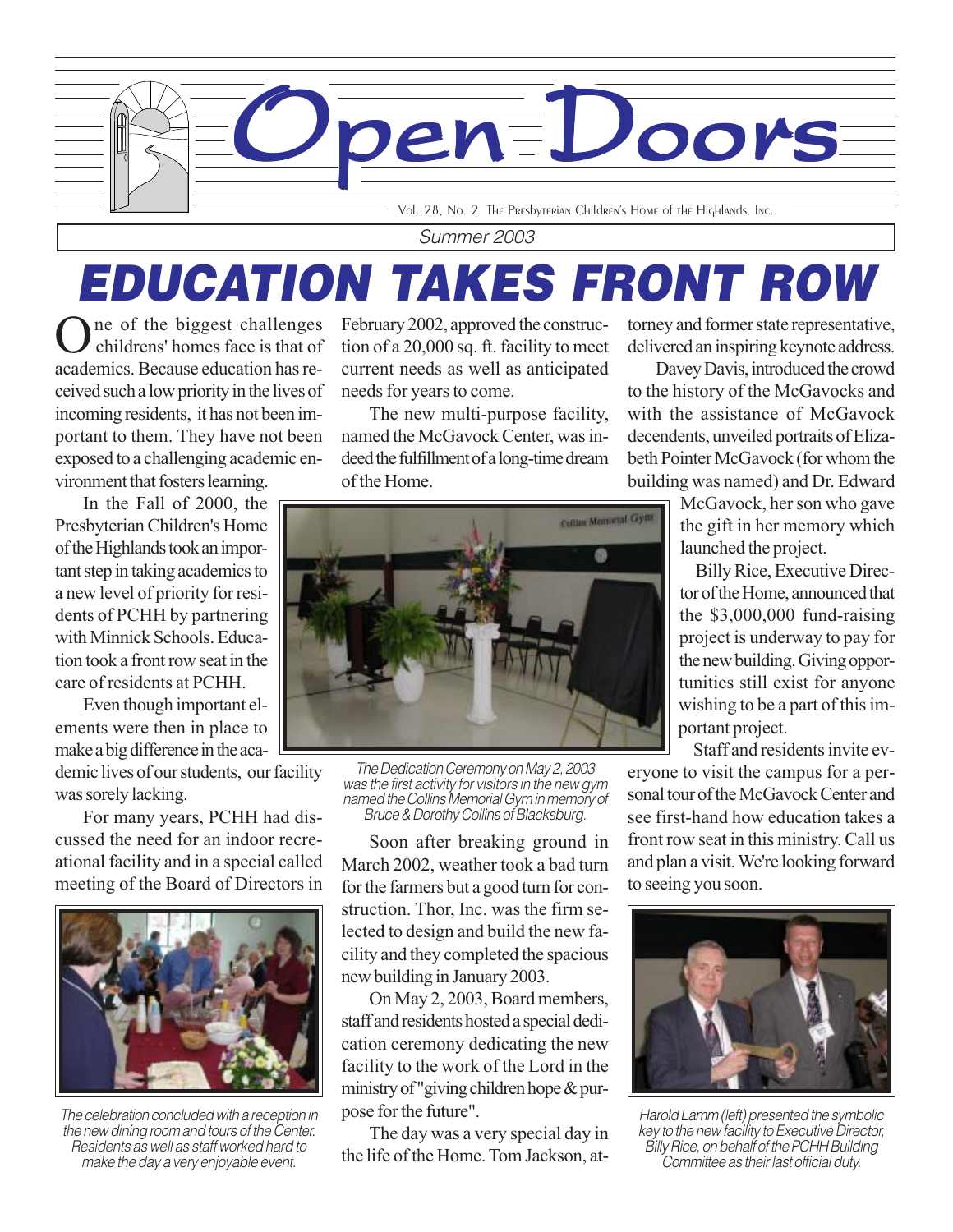## EXECUTIVE DIRECTOR'S REPORT



**Billy Rice Executive Director** Executive Director

One of the challenges of a ministry<br>Such as ours is making sure the programs we have in place are giving our children the best possible chance to be successful. We are constantly evaluating what we are doing and looking for ways to improve our services. Over the past three years our program evaluation has brought about major changes, such as the establishment of the Minnick School on our campus and the development of a vocational training program. The evaluation process also highlighted the need to improve our professional staff by the addition of a full-time therapist and nurse.

We faced another major program evaluation when the McGavock Center, our new multi-purpose facility, opened this year. The new building gives us something that our Home has never had – indoor recreational facilities that give us a chance to put together a full recreation and activities program.

We knew it was not enough just to open our gym and let our children play basketball. There needed to be structured activities that are fun to participate in but also give us a chance to teach values, such as sportsmanship and honesty. We needed to find the right person to put the program in motion and were fortunate to find Jinjer Van Antwerp. Her Master's degree in Physical Education is very attractive, but another one of her credentials is vital to what we want to accomplish. Jinjer is a certified instructor in the Character Counts program. We are in the process of implementing

the principles of Character Counts not only in our recreational offerings, but also throughout all our campus programs. The pillars of the program – trustworthiness, respect, responsibility, fairness, caring and citizenship – fit right in with what we want to teach our children. The playing fields are a great place to practice these ideals, but we want them to carry over into their everyday life.

Billy I think it is important for our supporters to know that we are always looking for ways to improve our services. We are very proud of what we do, but we are not going to rest on our laurels. This is the surest way for us to provide our children the opportunities for success that they deserve.



# NAME A ROOM

If you would like to be a part of the<br>McGavock Center project, there is still  $\mathbf T f$  you would like to be a part of the room for you. Matter of fact, you can name a room.

Components are available for gifts of \$10,000 to \$250,000. We can use another 500 "Keepsake" donors giving between \$100 and \$5,000.

The Collins Trust in Blacksburg, VA has chosen to name our new gymnasium after Bruce and Dorothy Collins. Our gym is now know as the Collins Memorial Gym in memory of these two generous people.

You have time to plan your gift. This is a three-year window of opportunity. We gladly accept cash, stocks, bonds and other negotiable securities.

Call (276) 228-2861 if you would like to talk with a representative about becoming a partner in this special fundraising effort. Your assistance is greatly appreciated.



This agency complies with all state and federal non-profit fundraising regulations. A financial statement is available for the asking.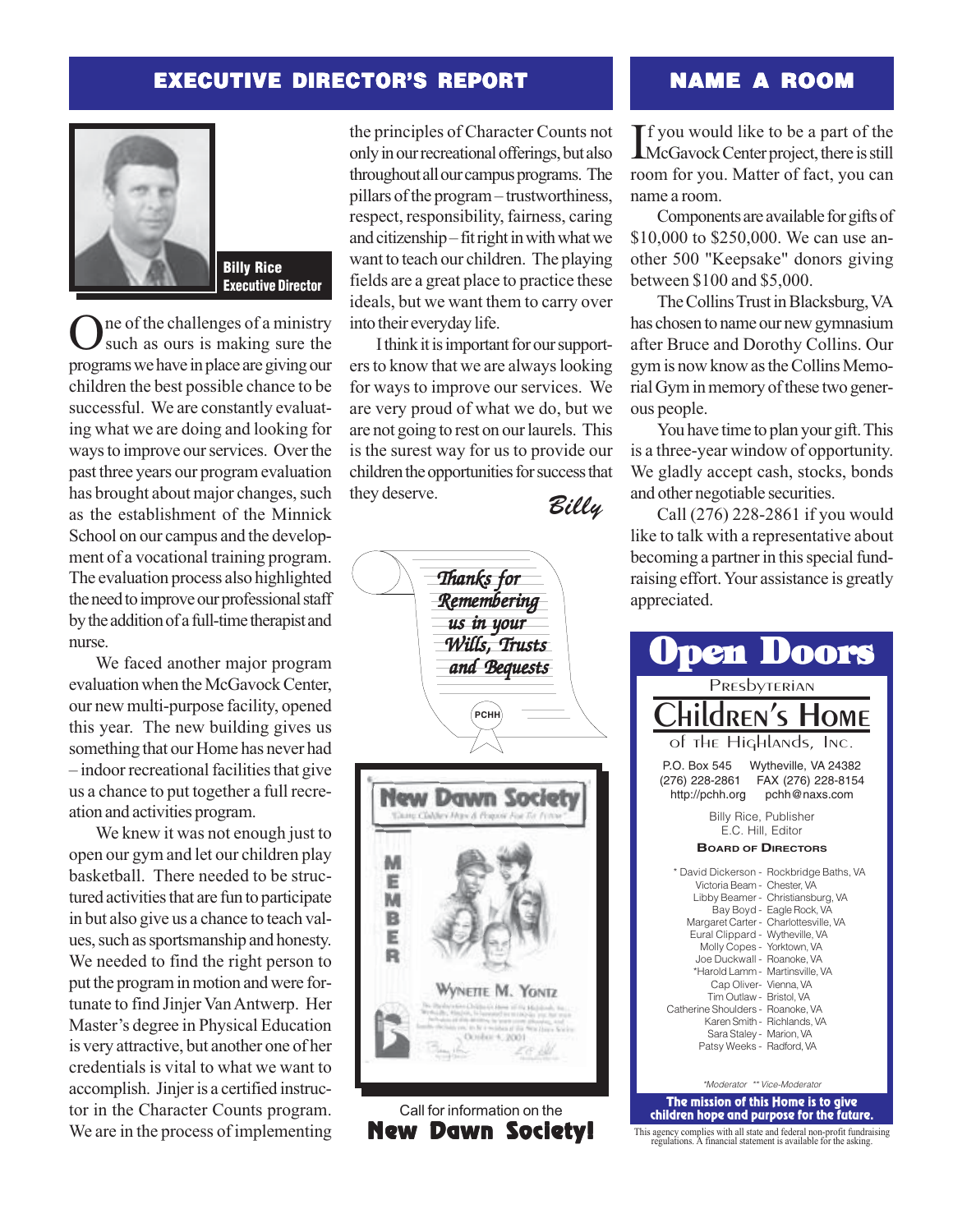I think all of us look back fondly on<br>
our summer vacations. We try to think all of us look back fondly on make sure our children have some of those memorable experiences that will remain with them for the rest of their lives.

As we were going to press the final planning was taking place on a variety of activities. Several of our children will participate in the Children's Home Olympics in Springfield, MO. This is a gathering of students from all over the country that live in homes like ours. They participate in athletic and cultural events over four days and get to meet other children who live outside their natural family setting. It is a wonderful event designed to provide a once in a lifetime experience for our children.

Fortunately, most of our summer fun happens closer to home. Our children will go to camps, go horseback riding, swim in our pool, attend minor league baseball games, and continue to enjoy the year-round comforts the McGavock Center provides. They will also participate in community service projects and continue individual and group therapy sessions – summer does not provide a break from those!

We also have a new project that ties in with our recreational activities. Kitty Stone is assisting us with a program aimed at purchasing a bicycle for every resident who comes to the Children's Home. Kitty will be visiting churches, businesses and individuals throughout Abingdon Presbytery seeking support for this project. If you would like to help out, please call us and we will put you in touch with Kitty.

Thanks to all of you who support us and make these experiences possible for our children. You are truly giving them "hope and purpose for the future"!

If you would like to become involved in a special way, give us a call at (276) 228-2861. We can send you our brochure with all the details.

### SUMMERTIME FUN STAFF LUNCHEON INTRODUCING... STAFF LUNCHEON

Our vocational training efforts are<br>reaping rewards on several levels. Recently, Robert Frank, houseparent and vocational education coordinator, and a hand-picked crew of residents planned, prepared and served PCHH staff members a special Staff Appreciation Luncheon in the new McGavock Center dining room.

The idea was hatched as a training aid for the vocational program and the results were delicious and motivational for everyone. A special menu was planned and the food was purchased for the meal. The class did a superb job of cooking the food and a professional job of serving the meal.

The menu was delicious and included choice of Italian chicken or stuffed pork tenderloin. Side dishes included mushrooms, broccoli, mashed potatoes and green beans with almonds. Dessert was a delicious cheesecake served with a choice of three toppings.

Decorations included hand-made placemats and flowers on each table. A letter to each staff member offered encouraging words and thank yous.

As one staff member commented, "I didn't know learning could be so much fun! When will they need to practice their skills again?" Everyone was very appreciative for the wonderful meal and excellent service.





### **Mike Gilmer Cottage** Gilmer Cottage

It is our pleasure to introduce our read-<br>lers to residents and staff. This edition's **I** t is our pleasure to introduce our readprofile is a 11-year old resident from Gilmer Cottage. And now, hereeeeee's Michael:

- **Career Goal**: "I want to be a policeman."
- **Family**: Two sisters & three brothers
- **One Wish**: To go home and be with his family.
- **Favorite Subject**: "I like to read better than anything else."
- **Favorite Music**: "I guess I like the music on K-92 radio best."
- **Favorite Color**: Blue
- **Favorite Day of the Week:** Saturdays and Sundays because he gets to go on home visits.

### **Favorite Holiday**: Christmas

- **Favorite Thing About PCHH**: "Horseback riding on my favorite horse, Muffy."
- **Favorite Game:** Play Station Game Grand Turismo
- **Favorite Food:** Pepperoni Pizza
- **Hobby:** Enjoying the outdoors, fishing, playing Play Station games, watching TV.

**Favorite Animal:** "My dog, Lucky."

**Favorite Snack:** I love Fudge Rounds